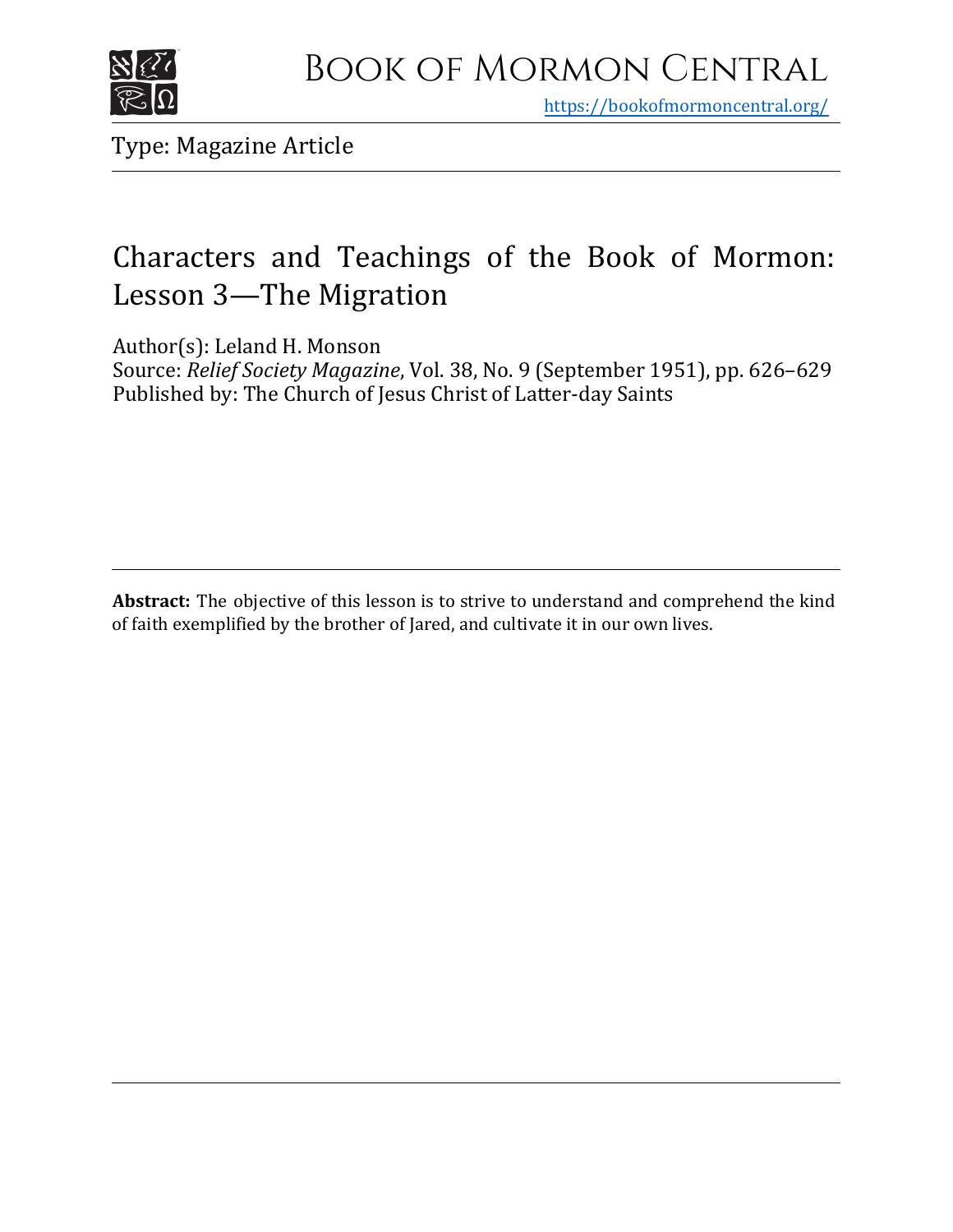

# *cJkeology—*Characters and Teachings of The Book of Mormon

## Lesson 3—The Migration

## *Elder Leland H. Monson*

(Text: The Book of Mormon: Ether, chapters 1-7.)

#### For Tuesday, December 4, 1951

Objective: To strive to understand and comprehend the kind of faith exemplified by the brother of Jared, and cultivate it in our own lives.

JN the analysis of the structure of The Book of Mormon, given in the first lesson, it was pointed out that Moroni gave us an abridged history of the Jaredite nation, which probably flourished upon this continent from about 2240 b.c. until after the arrival of the Nephites under the leadership of Lehi. A brief account of Coriantumr (of whom it says, speaking of the Jaredite nation "and every soul should be destroyed save it were Coriantumr," Ether 13:21) is given in The Book of Omni by the prophet Amaleki.

And it came to pass in the days of Mosiah, there was a large stone brought unto him with engravings on it; and he did interpret the engravings by the gift and power of God. And they gave an account of one Coriantumr, and the slain of his people. And Coriantumr was discovered by the people of Zarahemla; and he dwelt with them for the space of nine moons. It also spake a few words concerning his fathers. And his first parents came out from the tower, at the time the Lord confounded the language of the people; and the severity of the Lord fell upon them according to his judgments, which are just; and their bones lay scattered in the land northward (Omni  $1:20-22$ .

Let us now turn our attention to the rise, the decline, and the fall of this mighty nation. A study of Moroni's account of this period of history on the North American Continent, as contained in The Book of Ether, should be a fruitful source of inspiration and knowledge, for Moroni devoted much of his space to an interpretation of the history he records.

Moroni began his history at the time of the confusion of tongues at the tower of Babel, though the twenty-four gold plates contained an account of events back to the creation. The beginning of his narrative is closely articulated with the Biblical narrative of the scattering of the people who were building the tower of Babel.

Page 626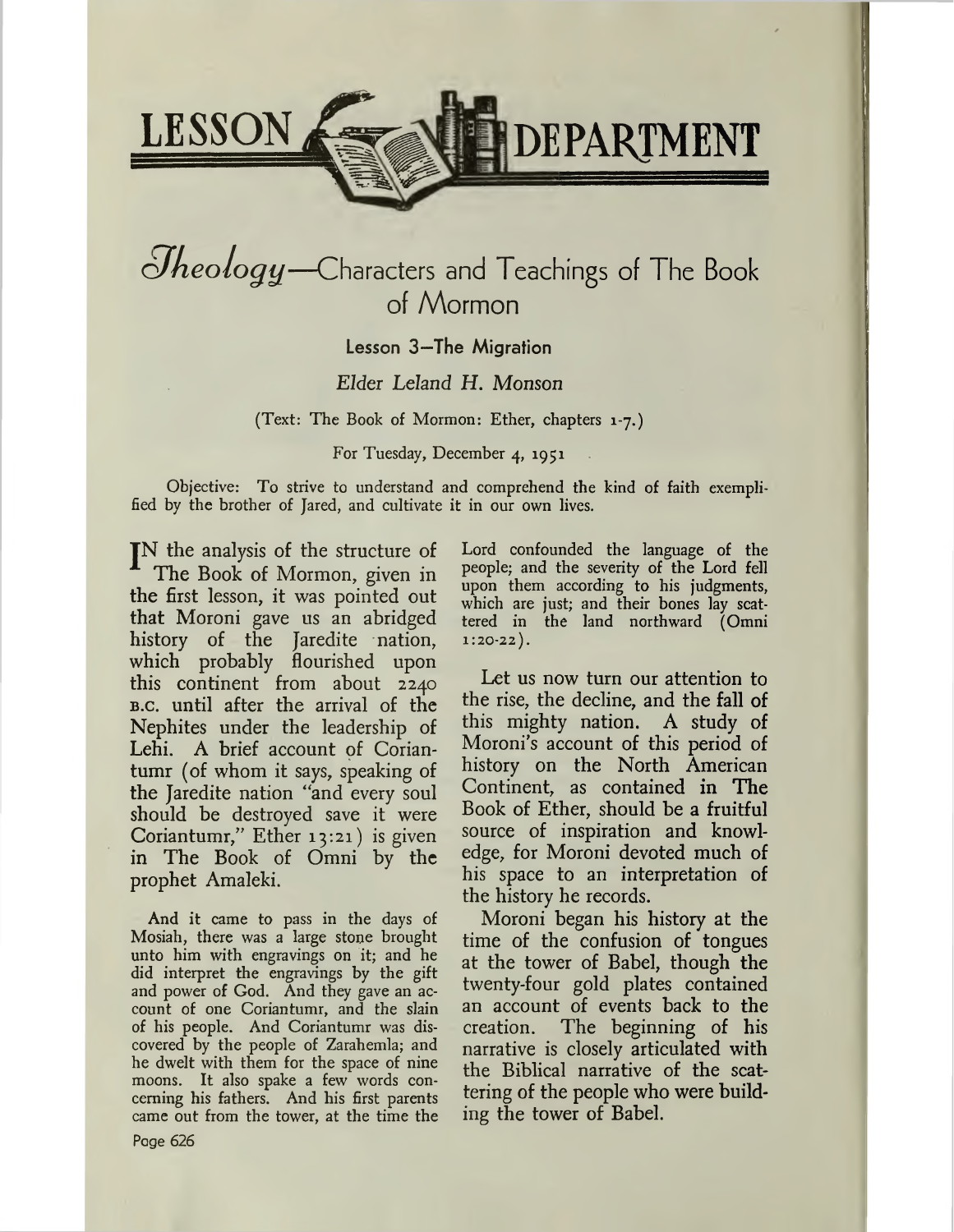Concerning this event, Moses wrote, as recorded in the Old Testament:

And this whole earth was of one language, and of one speech. And it came to pass, as they journeyed from the east, that they found a plain in the land of Shinar; and they dwelt there. And they said one to another, Go to, let us make brick, and burn them thoroughly. And they had brick for stone, and slime had they for morter. And they said, Go to, let us build us a city and a tower, whose top may reach unto heaven; and let us make us a name, lest we be scattered abroad upon the face of the whole earth. And the Lord came down to see the city and the tower, which the children of men had builded. And the Lord said, Behold, the people is one, and they have all one language; and this they begin to do: and now nothing will be restrained from them, which they have imagined to do. Go to, let us go down, and there confound their language, that they may not understand one another's speech. So the Lord scattered them abroad from thence upon the face of all the earth: and they left off to build the city. Therefore is the name of it called Babel; because the Lord did there confound the language of all the earth: and from thence did the Lord scatter them abroad upon the face of all the earth (Genesis 11:1-9; see also Josephus: Antiquities of *the Jews,* Book I, chapter  $\zeta$ ).

Moroni, in The Book of Ether, gives a historical narrative of one group of these people whom the Lord scattered abroad. The history of their civilization in America, covering a period of at least sixteen hundred years, is incomplete. To recount in detail the history of a nation over such an extended period of time in the restricted space used by Moroni is impossible. Interesting details were necessarily eliminated. Only the highlights were given. Moroni says that he

did not write a hundredth part of what was on the twenty-four gold plates.

Cognizant that we shall have many unanswered questions because of the brevity of the history, let us go forward with Moroni's account. The colony which left the tower of Babel in the Euphrates Valley under the leadership of Jared and his brother, Moriancumer, was small. A census, taken soon after they arrived in the land of promise, gives us our clue to the number of persons involved. Before their death the two brothers, leaders of the colony, called together all the people whom they had brought to the land of promise. They did this for the purpose of taking a census and of learning the desires of the people. The brother of Jared had twenty-two sons and daughters, thus making a family of twentyfour. Jared had four sons and eight daughters, a family total of fourteen. "And the friends of Jared and his brother were in number about twenty and two souls; and they also begat sons and daughters before they came to the promised land; and therefore they began to be many" (Ether 6:16).

These figures indicate that it was not a large group that migrated from the tower of Babel to the promised land. This little colony, however, grew to great numbers.

Perhaps the most prominent member of this small group was Mahonri Moriancumer, known in the record as the brother of Jared. He is described as "a large and mighty man, and a man highly favored of the Lord" (Ether 1:34). That he was a prominent leader is evident from the fact that their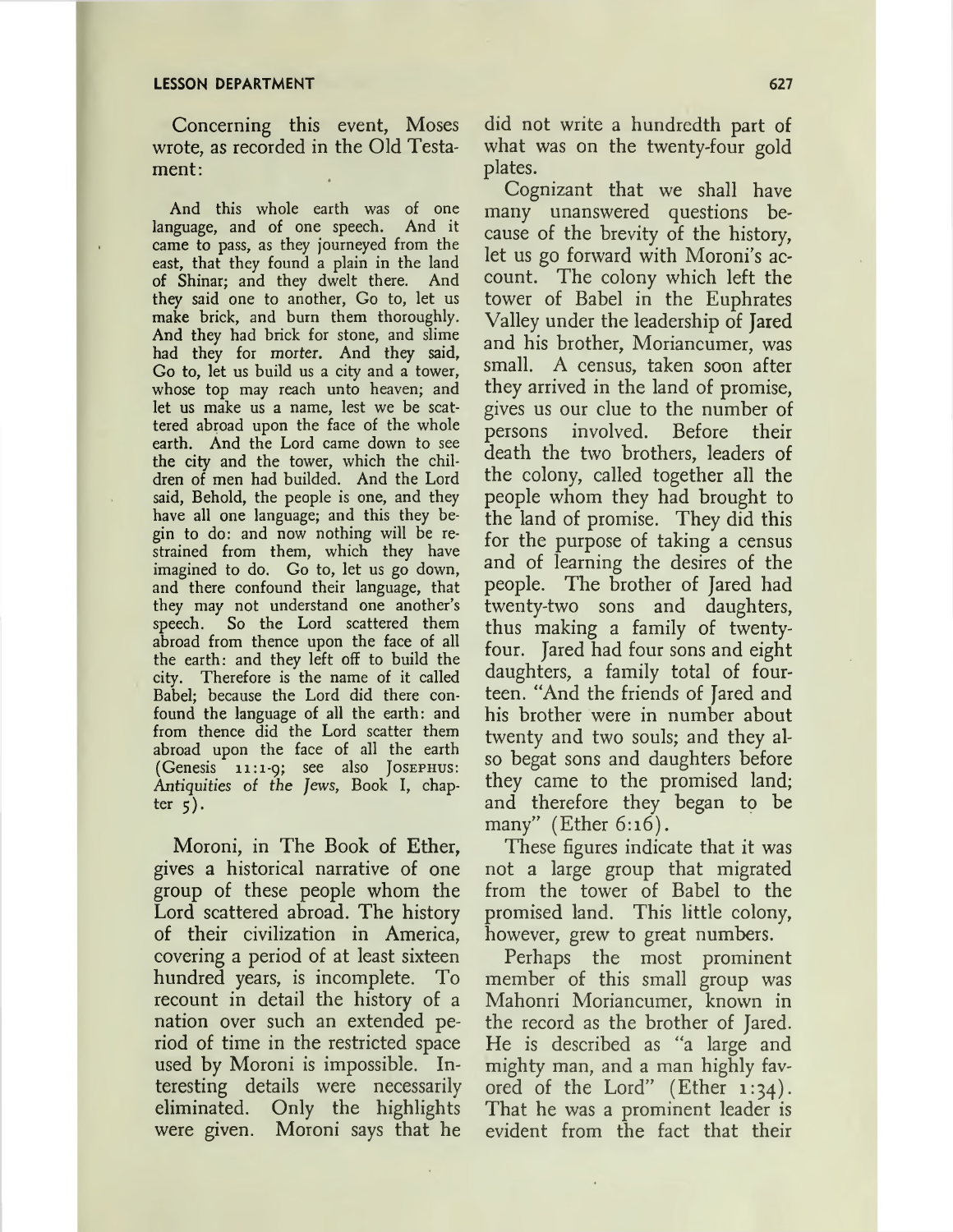first period of encampment for an extended period of time was named after him. Moreover, it was his son Pagag, who was the first choice of the people for their king after their arrival in the land of promise. There can be no question about the brother of Jared's ability as a great leader.

How highly he was favored of the Lord is indicated by the fact that Jared relied upon him for instructions from the Lord. He was the spiritual adviser to the colony. Again and again in the record, Jared sent his brother to commune with the Lord, in order that they might make wise decisions. "Cry unto the Lord"; "Go and inquire of the Lord"—these are appeals made by Jared to his brother.

The strength of the brother of Jared's position before the Lord is explicitly set forth by Moroni. His faith was strong enough to bring him the glorious privilege of seeing the Lord (Ether  $3:6-16$ ). No man ever exercised greater faith in God than did the brother of Jared. Moroni explains that on one occasion he "said unto the mountain Zerin, Remove—and it was removed" (Ether 12:30).

When the brother of Jared presented a problem to the Lord, he knew in his heart that an answer would be forthcoming. There was no doubt. There was no fear concerning the result. He knew as we know that fear and faith cannot walk together. Fear kills faith; faith kills fear.

At a later period of time James gave us a classic exposition of the attitude necessary for effective communion with God. Wrote James:

If any of you lack wisdom, let him ask of God, that giveth to all men liberally, and upbraideth not; and it shall be given him. But let him ask in faith, nothing wavering. For he that wavereth is like a wave of the sea driven with the wind and tossed. For let not that man think that he shall receive any thing of the Lord (James  $1:5-7$ ).

Faith, the brother of Jared's basic characteristic, is exemplified in all the leading activities of his life. He asked the Lord not to confound the tongues of his group and the petition was granted. He requested the Lord's help in directing their journey, and the Lord told him he would meet him in the valley of Nimrod, which was northward, and would guide the little colony "into a land which is choice above all other lands of the earth" (Ether 1:42). And the Lord said:

And there will I bless thee and thy seed, and raise up unto me of thy seed, and of the seed of thy brother, and they who shall go with thee, a great nation. And there shall be none greater than the nation which I will raise up unto me of thy seed, upon all the face of the earth (Ether 1:43).

The brother of Jared was among those choice souls who were chosen in their pre-existent state to accomplish a great mission in this life. Abraham, commenting on the fact that certain men were chosen to head great movements before they were born, wrote:

Now the Lord had shown unto me, Abraham, the intelligences that were organized before the world was; and among all these were many of the noble and great ones; and God saw these souls that they were good, and he stood in the midst of them, . . . and he said unto me: Abraham, thou art one of them; thou wast chosen before thou wast born (Abraham 3:22, 23).